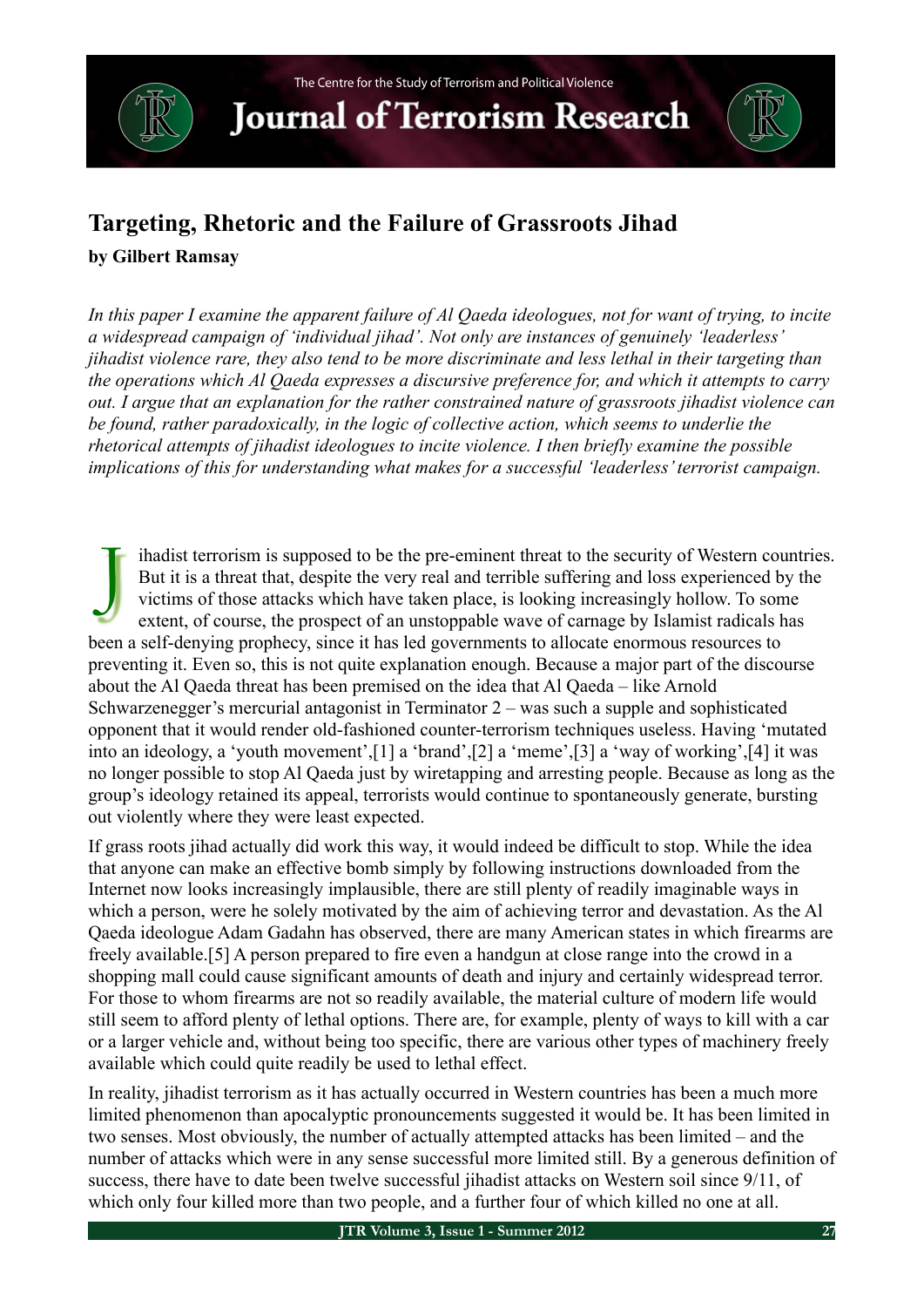## **Journal of Terrorism Research**

That jihadist terrorism has not been more successful is good news, of course. But it does raise a troublesome difficulty. With so relatively much engagement in so-called 'violent extremism' occurring compared to the very limited amount of actual violent action, anticipating the terrorist attacks that will occasionally occur becomes a bit like looking for a needle in a haystack. This is made more problematic, moreover, by the fact that the potential range of acceptable targets and attack methods is so apparently vast. While guns and bombs remain the weapons of choice, jihadist discourse envisages the use of everything from nuclear weapons to rocks, from crippling the infidel's economy with cyberattacks to running him over with your SUV. As for targets, the only limits which seem to be regularly articulated are prohibitions on the deliberate targeting of children, women, religious leaders[6] and other Muslims. And, as the gun massacres that recently occurred in Toulouse remind us, that these limits are sometimes articulated offers no guarantee that they will actually be abided by.

And yet, if we look carefully at the targeting discourses that are articulated by Al Qaeda, and by would be entrepreneurs of global jihad more broadly, there are, nonetheless, some apparent tensions and inconsistencies to be observed between the sorts of violence which jihadists seem to be calling for, and the sorts of violence which Western jihadists actually undertake.

This disjuncture is not immediately obvious. As I have just noted, global jihadist discourses envisage a very wide range of possible attack scenarios, and this heterogeneity is ostensibly mirrored in real life (probably as much because of post-hoc approval of attack methods that have actually been used as the other way around). Real life jihadist attacks in the West have been actually been attempted by means as diverse as truck, arson, poison, knife and sabotage against targets ranging from nightclubs to politicians.

Where the tension seems to lie is in the level of discrimination in the attacks. Al Qaeda's communiqués do not constitute a single, fully coherent message with regard to targeting priorities. And this coherence unsurprisingly decreases if we extend our focus from the messages of Al Qaeda 'central' to other global jihadist ideologues such as Abu Mus'ab al-Suri. Nonetheless, it seems clear that the type of attacks Al Qaeda most wants to see are not directed attacks against particular, selected groups of people, but rather mass casualty attacks against Western civilians in general. The reason for this is not that Al Qaeda wishes it to be thought that it harbours any particular hatred for these people. On the contrary, Usama bin Ladin repeatedly observed that he did not harbour personal enmity towards the American people, and even (albeit for propagandistic purposes) expressed his sympathy for the families of 9/11 victims.[7] Rather, it is that Al Qaeda typically tries to present its jihad in strategic terms, not as a good in its own right, but rather as a contingent necessity – a means to an end which will stop once that end is achieved. Al Qaeda's violence is classic terrorism in the sense defined by Alex Schmid in that the targets of its violence are not the *real* targets which are, rather, the governments of the citizens targeted.[8]

Perhaps the best evidence of this is not to be found in Al Qaeda's bold announcements of terrible blows which it will strike any minute now against the hearts of the crusader nations, but rather in the way in which Al Qaeda communiqués seem to address the subject of much more limited and less ambitious methods of attack as, for instance, where Ayman al-Zawahiri points out in *Knights Under the Prophet's Banner*:

*Tracking down the Americans and the Jews is not impossible. Killing them with a single bullet, a stab of a device made up of a popular mix of explosives, or hitting them with an iron rod is not impossible. Burning down their property with Molotov cocktails is not*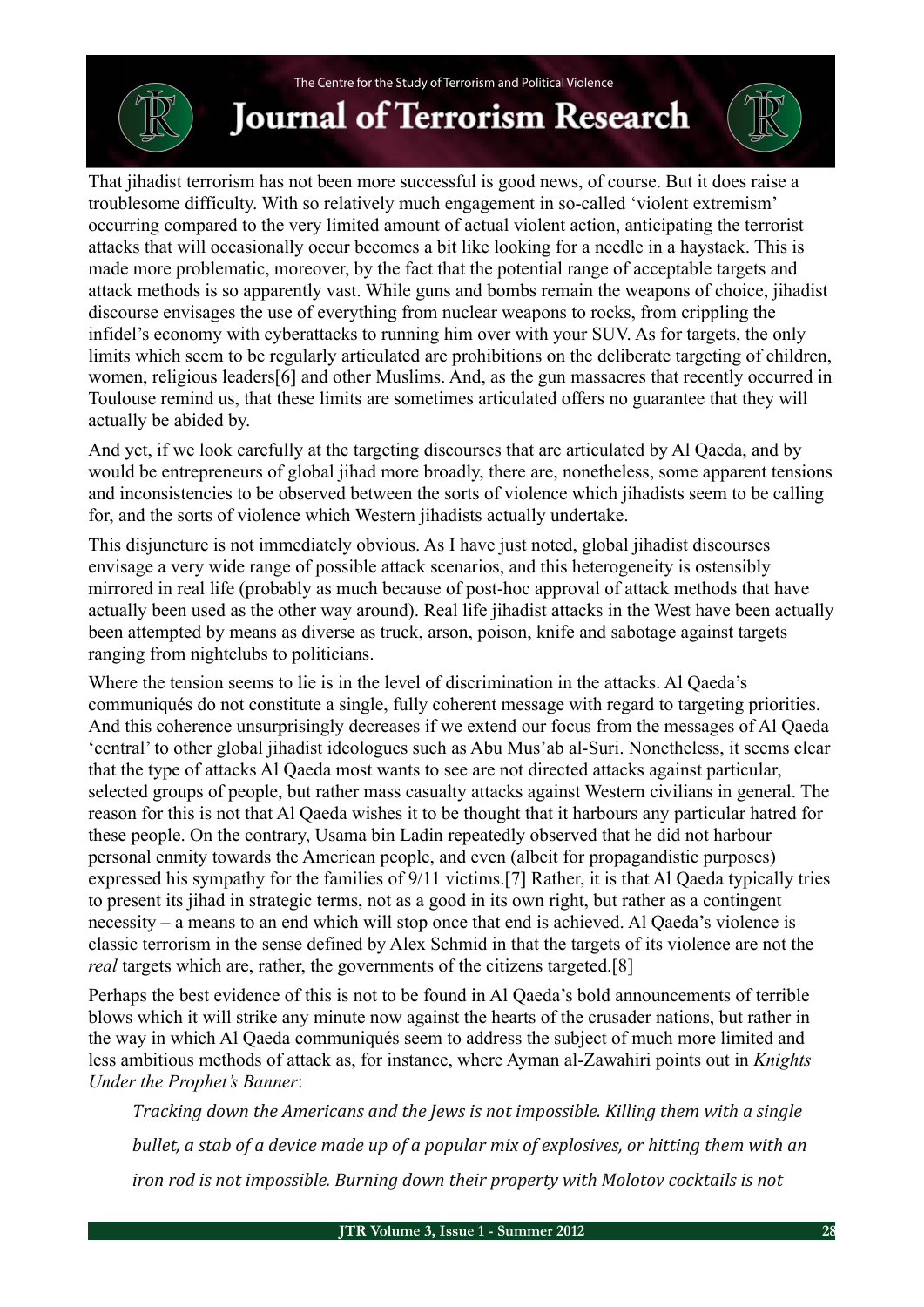

difficult. With the available means, small aroups could prove to be a frightening horror for

#### *the Americans and the Jews.[9]*

The methods which Al-Zawahiri is speaking of here, writing in 2002, are realistically simple. However, the basic purpose of the campaign he envisages is the same as that the much more ambitious martyrdom bombings which Al Qaeda leaders have called for on other occasions such as, for example, Bin Ladin's speech responding to the invasion of Iraq. It is an indiscriminate campaign of killing and destruction aimed at causing 'a frightening horror for the Americans and the Jews'. [10]

Al Zawahiri's exhortation anticipates the rather more detailed recommendations of Abu Mus'ab al-Suri, who, in *The Global Islamic Resistance Call*, calls for attacks on a wide range of specific Western targets, including political leaders, industrial centers, military bases, information networks, the media, tourist hotspots, and so on.[11] However, despite the range of targets, Al-Suri is, again, quite clear about the basic point of carrying out attacks, which he sees as straightforwardly coercive in aim. With the exception of Jews, whom Al-Suri apparently sees as intrinsically deserving of being targeted anywhere other than in synagogues, there purpose of attacks is, again, not to punish particular individuals, but rather to exert pressure on governments to withdraw their forces from Muslim lands.

Interestingly, during his time with Al Qaeda in the Arabian Peninsula, Anwar al-'Awlaqi seems to have influenced a slightly – though not entirely – different set of targeting priorities. The air freight bomb package plot of which Al-'Awlaqi was an important part looks like an attempt to please multiple competing interests in terms of targeting priority. It was aimed simultaneously at the American economy, at president Obama via an attack on his home city, and at two synagogues, one of which was a conservative congregation with the word 'Zion' in its name, and the other specialized in serving for gay and lesbian Jews.[12] Al 'Awlaqi also gave much more attention to cultural issues than other major Al Qaeda ideologues have characteristically done. While Bin Ladin and al-Zawahiri did issue threats against Denmark in response to the so-called 'cartoons controversy', they did not address the subject at any great length. Moreover, up to this point, blasphemy against Islam did not figure as a theme of any significance in Al Qaeda targeting discourse, despite the fact that, since the Rushdie Affair, which remained in the headlines through the 1990s, they could not have been unaware of it as an issue. Finally, the violent response they advocated remained essentially *strategic* in character – the indiscriminate targeting of Denmark as a whole. By contrast Al-'Awlaqi and his associates not only devoted a great deal of attention to the issue through speeches such as 'The Dust will Never Settle Down' and a special section of *Inspire* magazine,[13] they also made a point of emphasising the targeting of cartoonists as *individuals*. This is of course not to say that Al-'Awlaqi did not also call for indiscriminate attacks on civilians – quite the contrary. But the possibility of more expressive forms of violent action as an addition to the targeting repertoire of the 'global jihad' seems to have a higher priority in his work.

By contrast, truly indiscriminate attacks on ordinary civilians are a surprisingly limited part of the overall set of attacks attempted by jihadist terrorists in the West. Moreover, where there have been serious attempts (successful or otherwise) at such attacks, it has usually turned out that relatively formal organisations based in the so-called 'lands of jihad' have played are fairly significant role in making them happen. This has turned out to be the with regard to the Madrid and London bombings, as well as, for example, the transatlantic liquid bomb plot and the Times Square attempted bombing. Genuine, credible, self-starter attempts at mass casualty bombings by jihadists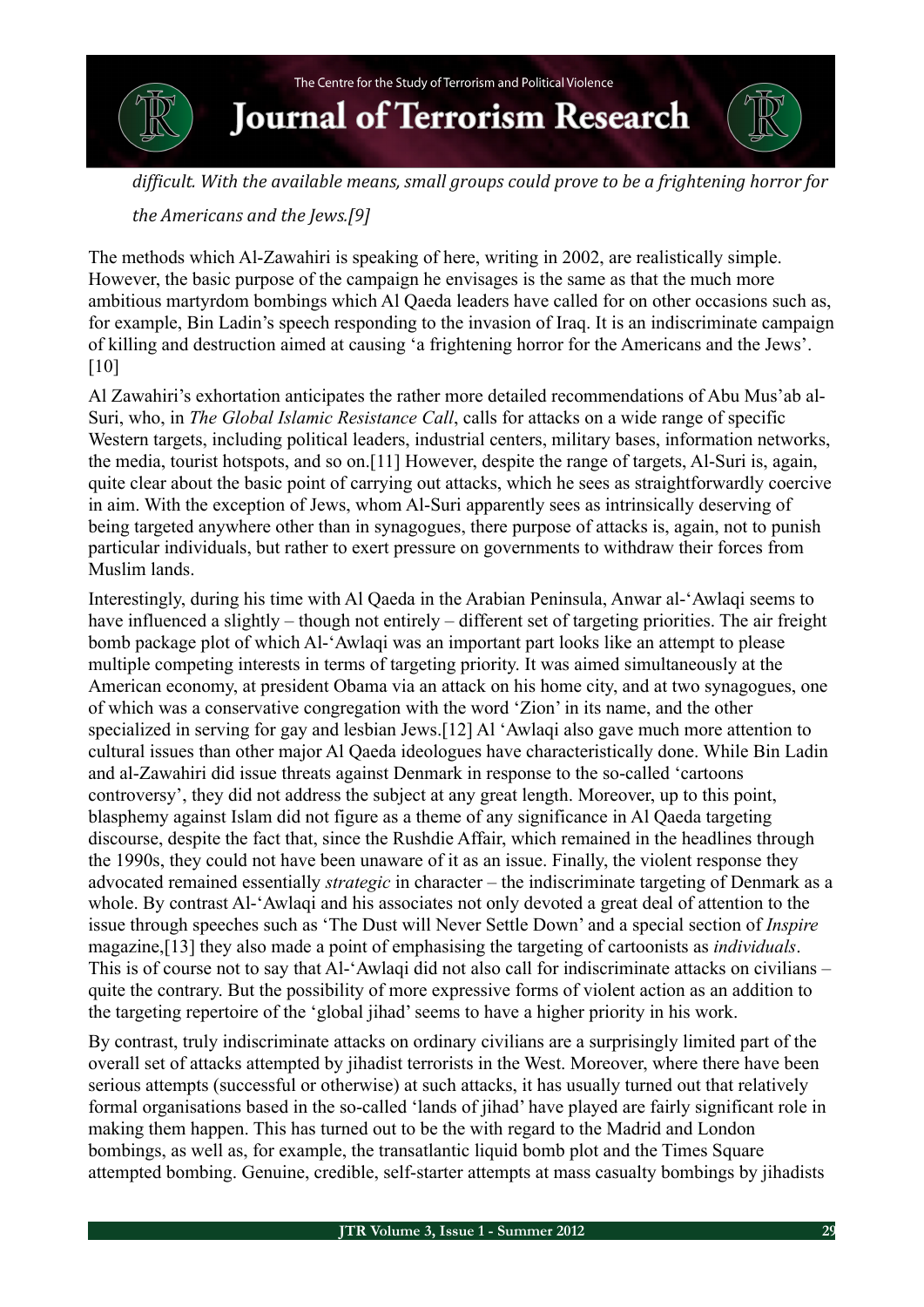**Journal of Terrorism Research** 

in the West are, to say the least, few and far between, although the 21/7 attacks would seem to be an example.[14]

Indeed, jihadist attacks in the West appear to clump broadly into two types. The first are actual or attempted mass casualty bombings, often but by no means always intended as suicide operations and directed at ordinary civilians and public infrastructures. These operations, as just stated, almost always involve training and perhaps even command and control from abroad. The second type of operation is typically carried out using firearms, and is usually directed against targets which are in some sense discriminately selected, most commonly soldiers. These attacks tend not to involve foreign travel, training or direction, and the target may be quite opportunistically selected.

It is worth observing at this point that attacking soldiers based in their home countries (which would account for all but one of the incidents in which soldiers have been attacked by jihadists in the West), while it might appear to be in keeping with the strategic framing which Al Qaeda tends to give its calls for individual jihad, is arguably not an optimal choice from Al Qaeda's point of view. Attacking soldiers, while it may provoke outrage, is not likely to provoke widespread fear in a civilian population. Moreover, where soldiers are already committed to a conflict and are therefore risking their lives as a matter of course on the battlefield, it is highly unlikely that the death of a few of them at home will exert pressure on political leaders to bring them back.

Indeed, a careful examination of what jihadist targeting discourses have to say about attacks on soldiers and army bases in Western countries would seem to reinforce this. Al Suri, for instance, in calling for attacks on army bases, specifies particularly that these would ideally be directed against American troops stationed abroad (presumably in the hope that such attacks would be more likely to actually prompt a withdrawal).[15] Similarly, in praising the actions of Fort Hood shooter Nidal Malik Hassan, Adam Gadahn asks (perhaps a little ruefully) why similar actions are not being undertaken against American army bases in Arabic countries.[16] Naturally, Al Qaeda's leaders are not likely to turn up their noses at a domestic attack on US soldiers which falls into their laps, but there seems little reason to think that such attacks are a matter of particular priority for them to the extent that they are able to choose.

How can we make sense of all this? Decentralised, networked, even leaderless terrorism can be understood as a particularly extreme form of collective action dilemma. On the one hand, the individual is being asked to carry out a particularly risky and costly form of action. On the other, the ability of the organisation to compensate or exert pressure on him or her is virtually nil. It therefore lies at the very edge of what models of human behaviour can explain. The theorist must either accept a version of rationality bounded by a set of boundaries so bespoke as to seem almost arbitrary or, alternatively, to abandon any attempt at understanding the actions attempted as rational and look to some other model instead.

Amongst attempts to understand terrorist actions through a rational choice framework at the *individual* level, we find the 'integrated framework' proposed by Dipak K. Gupta,[17] who in calling for an extension of rational actor theory to encompass 'the need to belong' essentially seems to be reinventing certain versions of the notion of bounded rationality.[18] In doing so, Gupta not only sacrifices the precision of neoclassical views of rational action, but also fails to provide anything more than a rather vague appeal to intra-group dynamics to replace it. Gupta's work references and otherwise recalls that of Sageman, but Sageman, who commits himself to 'middle range analysis' simply refuses to engage seriously with the level of the individual.[19] Sageman's 'bunch of guys' often seems to be a black box out of which radical behaviour simply emerges, without even a clear sense of the ingredients that went into it, let alone the mechanisms that forged them into terrorist action.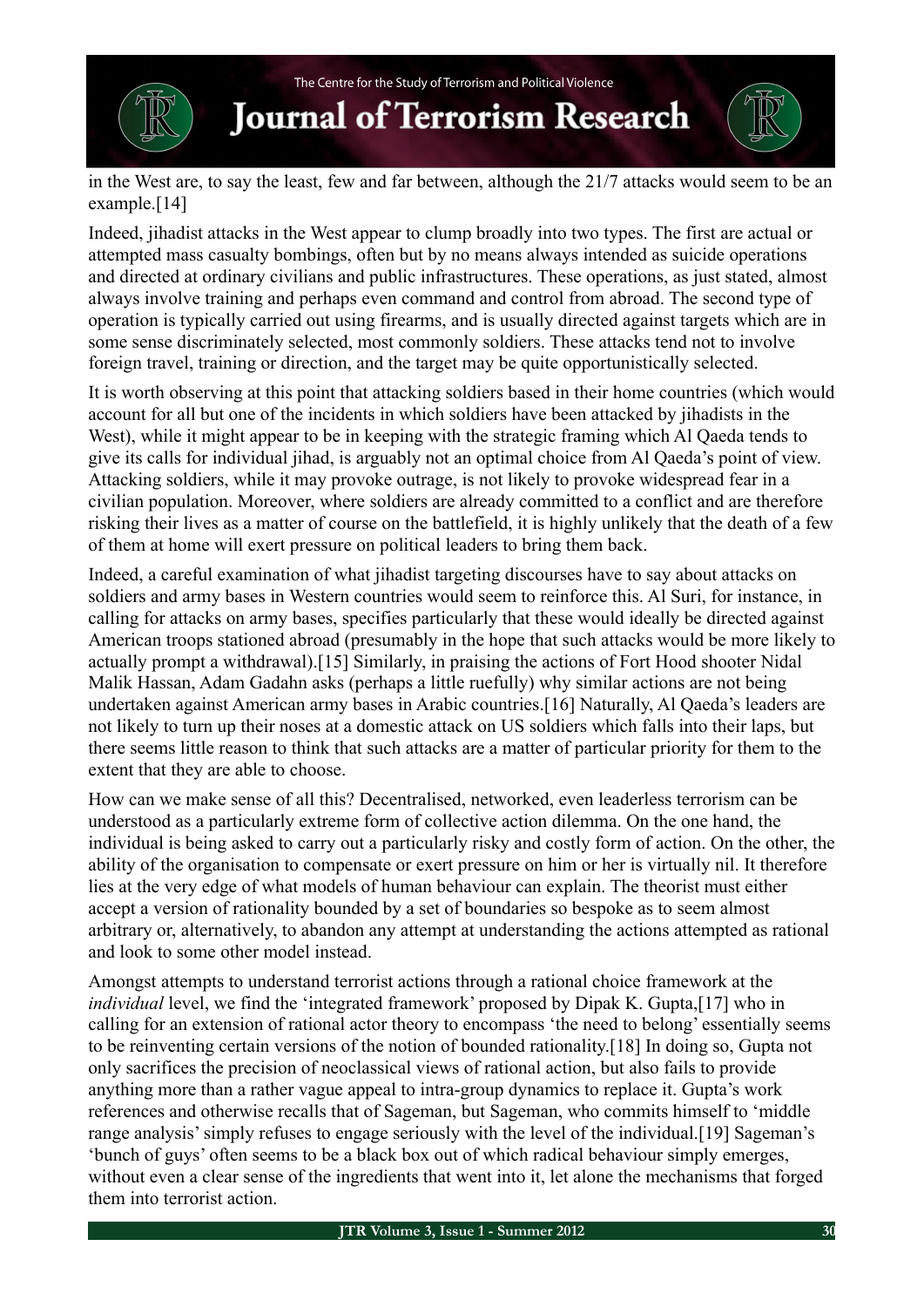A more intellectually satisfying approach is to be found in the work of Eli Berman,[20] who, following micro-economically focused rational choice theorists of religion like Bainbridge and Stark [21] and particularly Laurence Iannacone,[22] argues that religious terrorism and behaviours like suicide bombing are to be understood as by products of organisations which have evolved to deal effectively with the 'free rider' problem in an environment otherwise highly conducive to corruption and defection. These organisations demand that people conform to a particularly stringent set of ideological conditions in order to weed out those who are not seriously committed. This makes them better able to provide for those who are within the charmed circle, which in turn provides an incentive for a rational, self-regarding actor to conform. But while Berman's work is interesting with regard to groups such as the Taliban or Hamas, he is, as he admits, at a loss to explain how a much looser entity like Al Qaeda functions, except to suggest that it parasitically recruits from previously radicalized and committed individuals.

This line of argument would bring us, with regard to Western contexts, to the work along the lines of that performed by Quintan Wiktorowicz on the movement *Al Muhajiroun* in the UK.[23] Al Muhajiroun were not explicitly committed to carrying out acts of terrorism and in Wiktorowicz's judgement this commitment was genuine. However, the movement did help to overcome some of the obstacles to jihadist mobilization by separating people from the support networks and social capital offered by mainstream society, systematically indoctrinating them with an ideological outlook closely related to Al Qaeda's, creating a close-knit group of like minded activists, and getting them used to engaging in regular, somewhat risky, political activities together. Wiktorowicz's analysis of Al-Muhajiroun presents the group as not dissimilar from a New Religious Movement in the way it started by exploiting 'cognitive openings' in potential recruits, before getting them involved in a set of behavioural processes aimed at causing them to gradually sink more and more costs into the movement, on the one hand by encouraging them to devote very large amounts of time and effort to the group's study sessions while, as a corollary, sacrificing ordinary work and leisure opportunities.

The problem with Wiktorowicz's work for understanding leaderless jihad is mainly that it is an account of how people joined Al-Muhajiroun, not an account of how people come to be involved in 'jihadism' per se. Indeed, he points out that while Muhajiroun were operating in the UK, they acknowledged the 'jihadist' to represent a rival, alternative option for radical Muslims, alongside the 'salafists' and Hizb al-Tahrir.[24] While some of those who got involved in jihadist plots have had histories of involvement with specific radical groups like Al Muhajiroun, this is by no means uniformly the case. On the other hand, even for people who have reached the point of being active members of a group like Al Muhajiroun it still remains very unlikely that they will actually go on to be involved in an act of terrorism. Even so, Wiktorowicz's conceptualization offers a significantly more insight into individual processes of radicalisation than do those we have just surveyed. His model of involvement in Al Muhajiroun is a perfect example of bounded rationality at work, whereby information asymmetries and human cognitive biases (like the sunk costs fallacy) work in conjunction with issue framing to produce collective action.

Given the looser nature of global jihadism, and the necessarily more spontaneous and informal forms of mobilization it employs, theories of collective action framing as originally put forward by Benford and Snow have come to be seen as particularly useful in understanding how influences such as radical propaganda might serve to move people towards violent action.[25] Even where framing theory is not explicitly drawn on, terms which recall the theory like discussions of which narratives 'resonate' are often deployed in discussing the effect of such content. However, the problem with such loose usages is that they often seem to treat framing as if it were simply another, more academically correct way to talk about the commonsense idea that radical ideas make people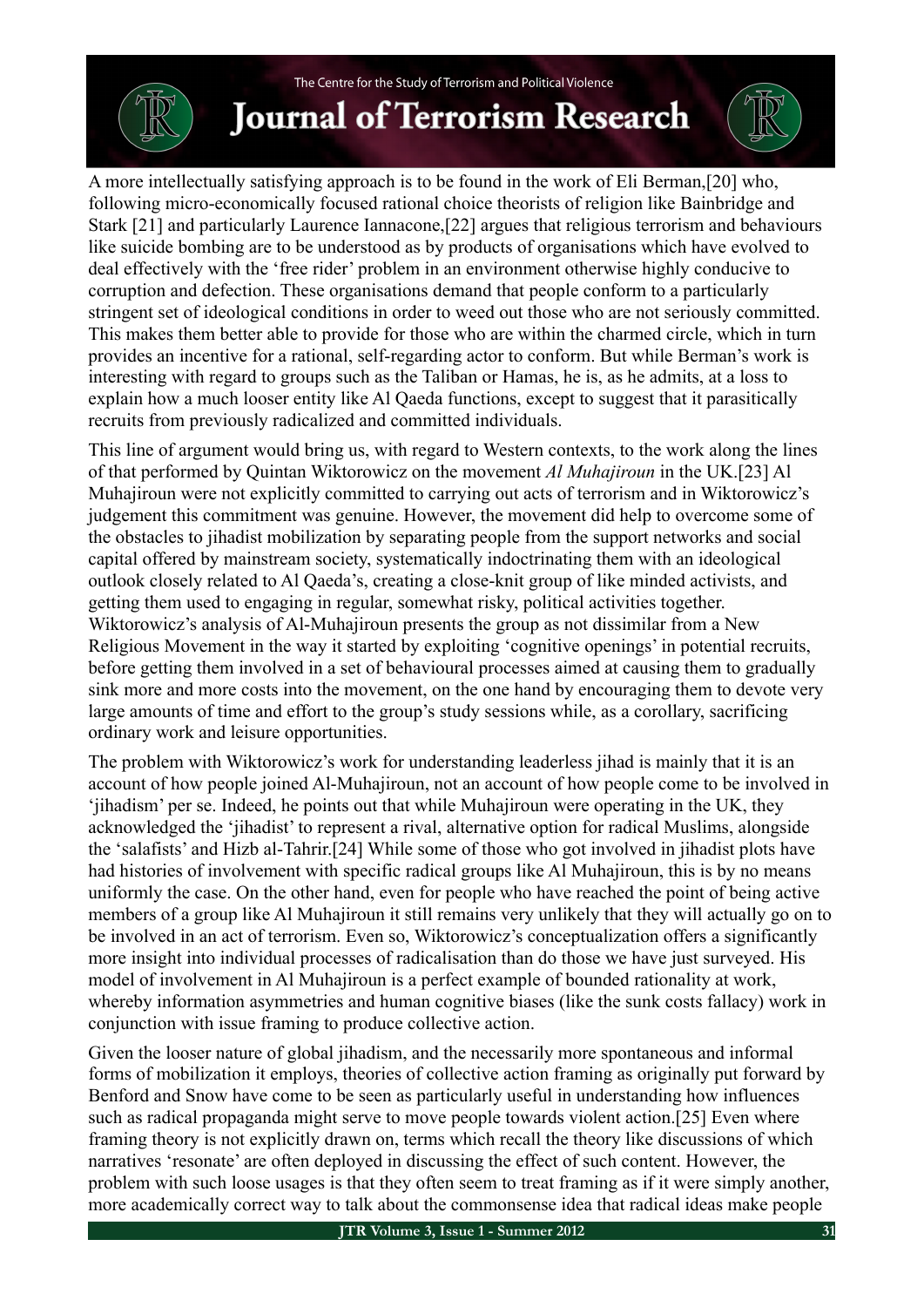do radical things. In fact, as understood within social movement theory, framing is a rather subtler process. It works not by giving people a new set of beliefs as such (while not all theorists of collective action framing agree on the precise difference between framing and ideology, all seem to agree that they are not the same thing),[26] but rather by causing people, within more or less preexisting belief structures to see a certain issue in a different way. For instance, framing the Bosnian civil war as an attack on Muslims by Christians, rather than an attack on one former Yugoslav ethnic group by another.

The tendency to see jihadist radicalisation as a rather passive process resulting from the consumption of radical narratives has achieved perhaps its most rigorous formulation in the 'rapid evidence assessment' of Al Qaeda influenced radicalisation conducted on behalf of the UK Home Office by the criminologists Per-Olof Wikström and Noémie Bouhana.[27] In this review, the authors propose to understand the phenomenon through a theory called situational action theory. Situational action theory represents almost the perfect opposite end of the spectrum from neoclassical ideas of rational choice in so far as it conceives of human behaviour as primarily rule guided, with rational maximization of utility sidelined almost completely. Accordingly, Bouhana and Wikström interpret jihadist radicalisation almost as a public health issue, whereby individuals with certain forms of vulnerability are more susceptible than others to falling prey to a narrative which causes them to perceive terrorist acts as viable action possibilities.

This approach, it seems to me, suffers from an opposite problem to that faced by rational choice theories in seeking to explain radicalisation into jihadist terrorism. Whereas theories founded on a more or less classical conception of rational choice struggle to explain why people would carry out acts of terrorism at all, theories based on the idea that people act according to linguistically scripted rules seem to me to suffer from an opposite problem: they fail to accommodate the possibility of conflicts of interest between jihadist radicals and the Al Qaeda at the strategic level.

What I would propose is that we can arrive at a more nuanced alternative model more capable of accommodating individual agency by looking back at the actual implications of framing theory. 'Framing' is, albeit in a slightly different sense to that used in the social movement literature, an essential concept to the idea of bounded rationality as set out originally by Amos Tversky and Daniel Kahneman.[28] This is, in their work, because humans happen to have cognitive biases which mean that they consistently prefer one logically identical situation over another depending on how the two situations are presented to them (the glass half full is better than the glass half empty, saving the lives of 25% of a group is better than letting 75% of a group die). However, it may be suggested that it is also for a more universal and metaphysical reason, namely, that reason needs something to be reasonable about. A person who has read and taken to heart the book of Ecclesiastes may, for example, despair of life and consider everything to be mere vanity. If such a person then loses the will to eat, drink or look after his personal hygiene he is not being irrational. Rather, he is rationally acting (or not acting) within a different set of framing assumptions from someone who subscribes to the idea that life is worth living, and human company worth keeping. As, for example, the anthropologist George Marcus notes in this exploration of the idea of affective citizenship, emotion is not so much an obstacle to the action of reason, as a requirement for it to operate.[29]

By inviting a person to frame an issue differently, then, what one is doing is not so much demanding of her that she a in a particular way, but rather creating for her a different set of subjectively perceived goods to rationally pursue. To provide an example of what this might mean in practice, consider concepts such as glory or honour. These notions are wholly socially constructed. But to those who accept the ideological system which grants them meaning they are real enough.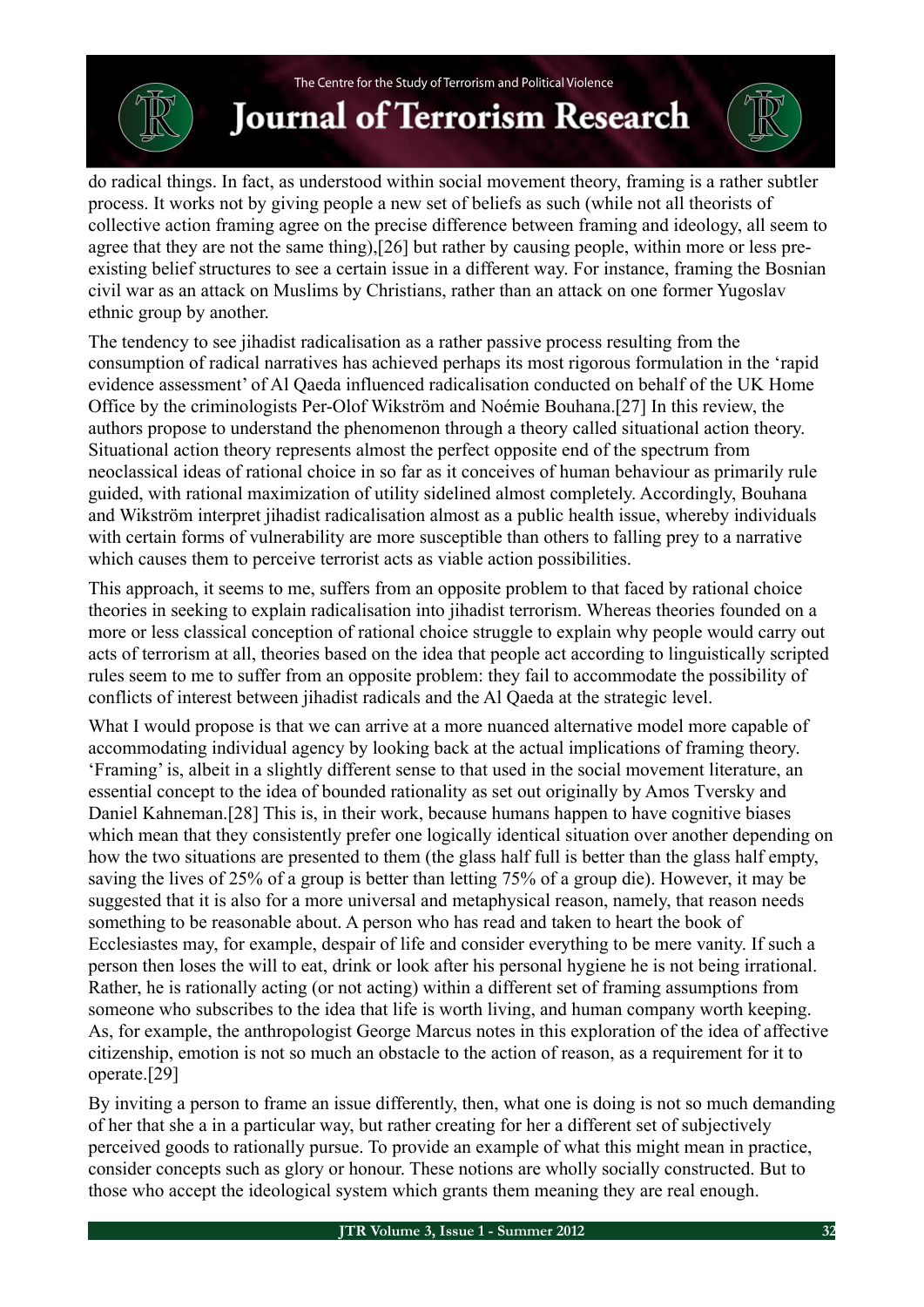### **Journal of Terrorism Research**

Moreover, once they are brought into being, they acquire a reality which may go beyond the interests of those behind the ideological system which brings them into being. For example, the commander of an army might find it useful to inculcate a notion of glory in his soldiers as a way of getting them to do things in the absence of more concrete incentives. However, once established, there might well be situations in which the pursuit of glory would lead soldiers to act in ways that were counterproductive to the strategic interests of the army.

Indeed, if we look at the discourses which are used by Al Qaeda's central leadership, as well as other entrepreneurs of global jihad, in an attempt to 'incite' Muslims to take part in acts of so-called 'individual terrorism', there does indeed appear to be a clear recognition that the people they are addressing are rational actors who make active choices between the costs and benefits associated with pursuing subjectively constructed goods. Thus we find that discourses seeking to mobilise people to individual jihad pursue two main rhetorical strategies. First, they try to emphasise the benefits and downplay the costs of involvement in acts of individual terrorism, as well as to emphasise the merits of carrying out operations in the West over alternative courses of action, such as travelling to fight abroad. Second, they try to encourage less costly activities of roughly escalating intensity, such as participating in boycotts, supporting prisoners, participating in propaganda work, fundraising and physical preparation.[30] It is also worth pointing out that some of these activities (e.g. supporting prisoners) can also be seen as attempts, albeit limited, to offset some of the costs of involvement in jihadist activity by promoting a wider community of support. Indeed, in certain places, these calls to arms seem to reveal an acute awareness to some of the major obstacles to engagement as, for instance, where Adam Gadahn makes the following rather unconvincing attempt to downplay the significance of being imprisoned for terrorist offences.

And I would like this note of reassurance and encouragement: if it is Allah's will that you be captured, then it's not the end of the world, and it doesn't necessarily mean that you're going to spend the rest of your life in prison. And in fact, let me tell you something: over these past few years I have seen the release of many, many Mujahideen whom I'd never even dreamed that they would regain their freedom. Yet, as I speak, now they're back home with their families or back on the frontlines fighting the enemies. So, the unbelievers' plot, and Allah plots, and Allah is the best of plotters, and he is the best of guardians and protectors, and he is the one who answers the one in need when he calls on him.[31]

What might these discourses have to tell us about the limitations to grassroots jihadist targeting observed above? Firstly, we can observe an obvious contradiction which, so it seems, jihadists are themselves aware of and find troubling. If it is indeed possible to participate in jihad by non-violent means, then were does this leave the individual obligation to participate in jihad? As Abu Mus'ab al-Suri observes, many are needed to fight, and only relatively few to carry out acts such as propaganda.[32] Moreover, Al-Suri actually seeks to discourage propagandists from getting involved in violence on the grounds that doing so represents a threat to operational security. And yet, viewed as a process of engagement, lower risk actions such as propaganda are also apparently recognised by jihadists as a necessary transitional step on the way to physical involvement. Thus those who would seem to be the candidates most likely to be committed to violent action are precisely those whom al-Suri discourages from involvement and who also, on that account, possess a useful rationale for not being so involved. Moreover, since the jihad is, in reality, not a hierarchical army capable of assigning its recruits to roles by some rational process, there is no way to say for the case of a given individual that their actions are superfluous and therefore do not amount to discharging the duty of jihad.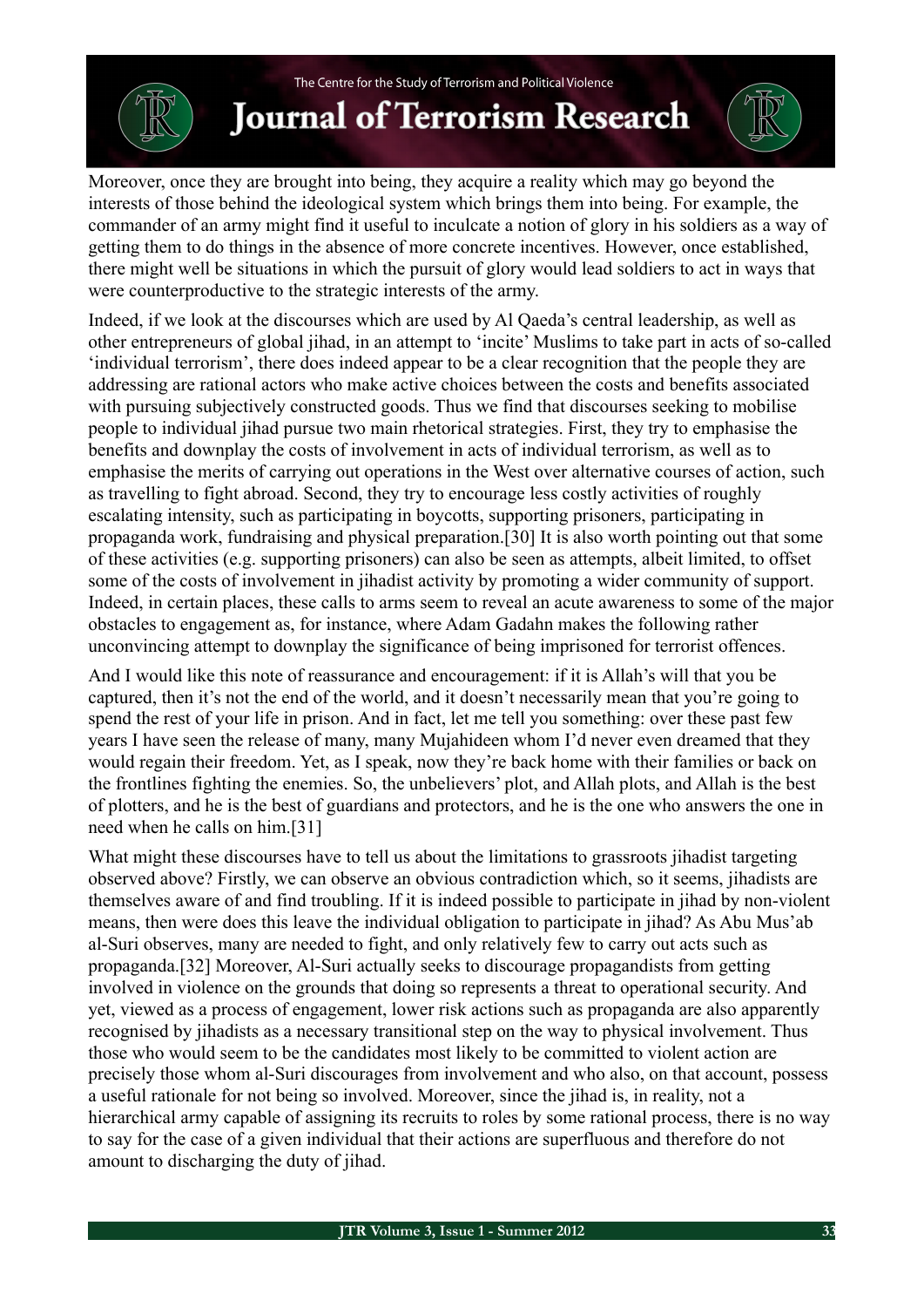

Thus, rather than fulfilling their function of inciting people to action, jihadist discourses aimed at recruitment seem to contain within them the possibility of relatively stable, long term, behaviourally non-violent engagement. Moreover, another aspect of jihadist attempts at incitement would also appear to offer an explanation for why jihadists operating alone or as unsupported self-starter cells would be likely to choose more expressive and discriminate targets. This is that, in attempting to argue for the benefits of individual action to the individual, there is a tendency for jihadist discourse to emphasise religious and spiritual justifications more than the collective, strategic justifications characteristically provided by the Al Qaeda leadership's official discourse. A good example of this are the first two distinctively 'jihadi' pieces of work produced by Anwar al-'Awlaqi.[33] Indeed these texts are arguably doubly interesting in so far as they not only provide examples of a skilled and experienced ideologue trying to incite violence in an audience he knew well, but also, perhaps, some insight into the radicalisation process which he himself was going through at this point as he moved away from an explicit stance in favour of peaceful, if culturally distant coexistence between Muslim minority populations and the other inhabitants of countries they lived in towards an attitude in favour of all out war in such contexts. As such, it is telling that Al-'Awlaqi's first two texts were commentaries first on a book by the medieval 'embattled scholar' Ibn Nuhas, the title of which translates roughly as *Water Holes for the Feelings of Longing for the Battlefields of the Dear Companions* and the more contemporary *Constants in the Practice of Jihad* by the deceased former leader of Al Qaeda in the Arabian Peninsula, Yusuf al-'Uyayri. In both works the emphasis is very heavily on, as Al-'Awlaqi puts it in the latter work, jihad as 'a good in its own self'. In both, violent jihad is presented as a spiritual struggle in which victory is ultimately not of this world, but rather is achieved through the mujahid's victory over the temptations of earthly pleasures.

Formulated in this way – as a spiritual quest rather than the instrumental practice of a strategic campaign – the targeting priorities of jihadist violence would appear to look somewhat different. Most importantly, the kinds of attack which have come to be seen as paradigmatic of Al Qaeda – indiscriminate mass casualty suicide bombings move from being of central importance to being permissible, but suboptimal courses of action. Consider, for example, what Abu Muhammad al-Maqdisi, probably the pre-eminent example of a contemporary jihadi scholar, has to say about the permissibility of suicide operations.

I disagree with those who regard it as suicide and that the *Effort should be made in using* the latest technological methods like remote control bombing devices which minimise the *number of victims in the ranks of the mujahidin, for this is obligatory upon them if it is attainable.*

The operations should focus on military targets which distress the enemy and should *manifest the radiant image of Islamic Jihad by avoiding intentional killing of children and their like*

The motive behind such operations should be to establish a truly important benefit, or to *repel a true blight... that cannot be repelled in any other way. executor is decreed to hellfire... however, what should be noted is that there are general, literal evidence that forbids self-killing under any circumstance, even if was not due to the abovementioned*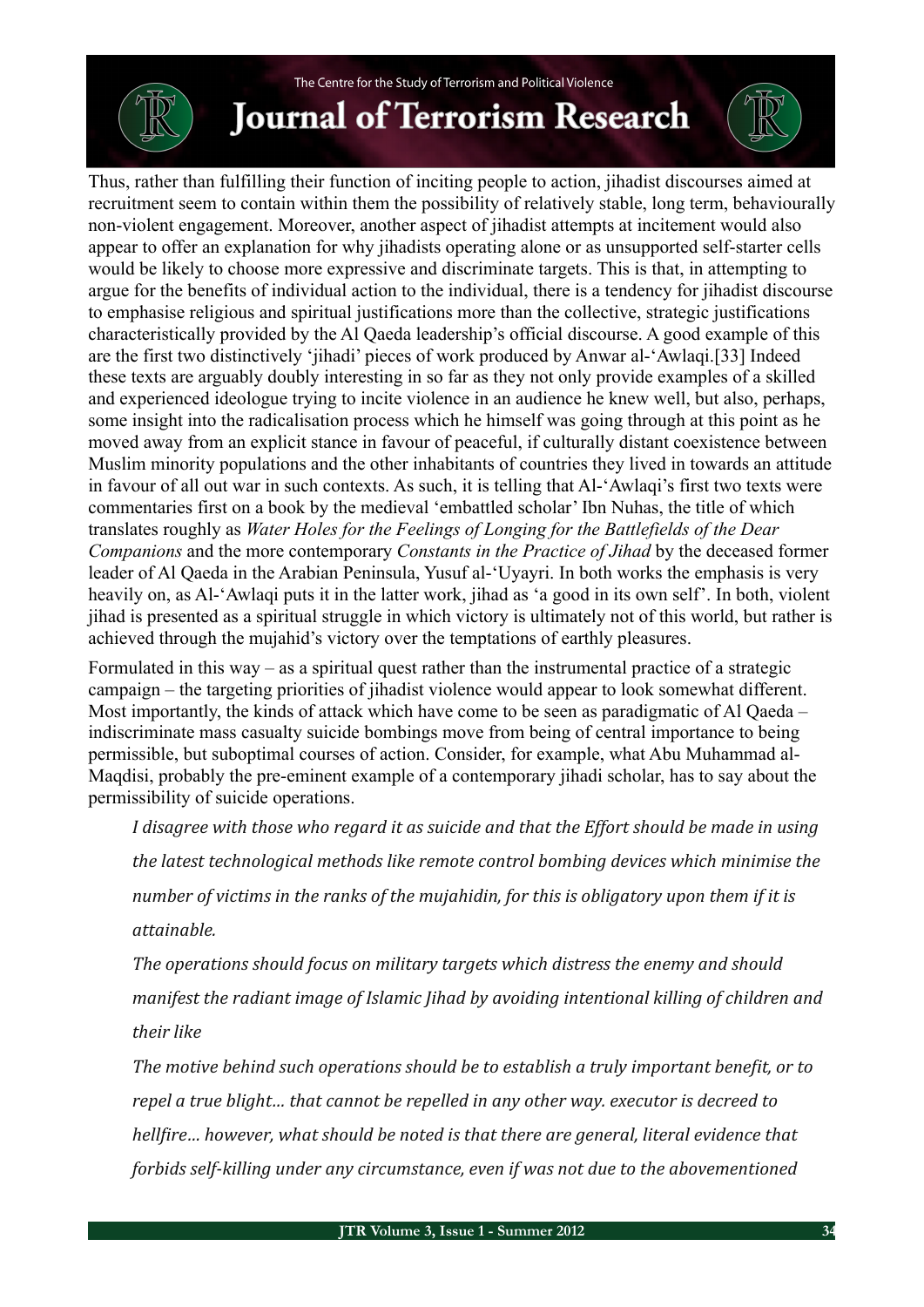

*incentives...* I directed the vouth who are in charge of such operations to study the matter

*legally and seriously...* [34]

He goes on to insist on a set of conditions for the justifiable use of the operational method:

- 1. Effort should be made in using the latest technological methods like remote control bombing devices which minimise the number of victims in the ranks of the mujahidin, for this is obligatory upon them if it is attainable.
- 2. The operations should focus on military targets which distress the enemy and should manifest the radiant image of Islamic Jihad by avoiding intentional killing of children and their like
- 3. The motive behind such operations should be to establish a truly important benefit, or to repel a true blight… that cannot be repelled in any other way.

The point is that Al-Maqdisi sees suicide bombing, both in its suicidal and its indiscriminate features not as impermissible, but as very much outside normative ideal of jihadist violence. Considered from the point of view of a rational actor then, albeit one whose rationality is bounded by the jihadist frame, one who is likely to get just one attempt at fighting jihad, it is not hard to see why such an action would not necessarily be seen as optimal. By contrast, actions which are clearly meaningful and just – killing soldiers, or clearly defined 'enemies of Islam' – precisely those actions which account for most acts by genuine grassroots jihadists can readily be seen as, from an individualistic point of view, as attractive targets.

As a final thought, it is of interest to consider whether the contradictions which seem to limit the success of attempts by Al Qaeda more broadly by global jihadist ideologues to inspire individual jihad are inevitably flawed, or whether it might, after all, be possible to build a more successful and therefore threatening leaderless campaign within the jihadist framework. One interesting common feature of most jihadist discourses which seem to be aimed at inspiring individual action is a recognition that the potential range of targets and methods for violent action is extremely broad.[35] Indeed, as attempts to incite violence, jihadist discourses produced by established ideologues are often surprisingly vague on the specific sorts of violence one might attempt, providing long lists of often generic targets rather than specific, focused targets with clear explanations of why attacking them is so worthwhile. To this there is one particular and rather interesting exception which I have already mentioned – Al-'Awlaqi's 'cartoons campaign'. Here, a very specific type of target is mentioned. Indeed, *Inspire Magazine* actually goes further, by listing the names of specific individuals. This sort of campaign is interesting in so far as it seems to bear a close resemblance to other campaigns of leaderless resistance such as those of the Earth Liberation Front, the Animal Liberation Front and, perhaps most relevant to our purposes, campaigns of anti-Abortion extremism fronted by ideological brand names like the Army of God.[36]

While, clearly, there is not space for anything more than the briefest sketch here, comparing antiblasphemer violence by jihadists, and anti-abortion violence by militant Christians on the one hand, and the more normal targeting discourses of jihadist militancy on the other is instructive. In the former case, it can be observed that not only is the target of the proposed violence made clear from the outset but, moreover, both the ideological and instrumental purpose of the attack is clearly encoded in the act itself. When an abortion providing doctor is murdered, or an abortion clinic is attacked; or when a blaspheming cartoonist is murdered, or a blaspheming magazine office burned there is no need to provide further ideological explanation of the attacker's purpose or what he was trying to achieve. Indeed, such attacks are often recorded in databases simply as 'abortion related'. [37] The ideology of the attack is *encoded in the action*. Moreover within the action there is a clear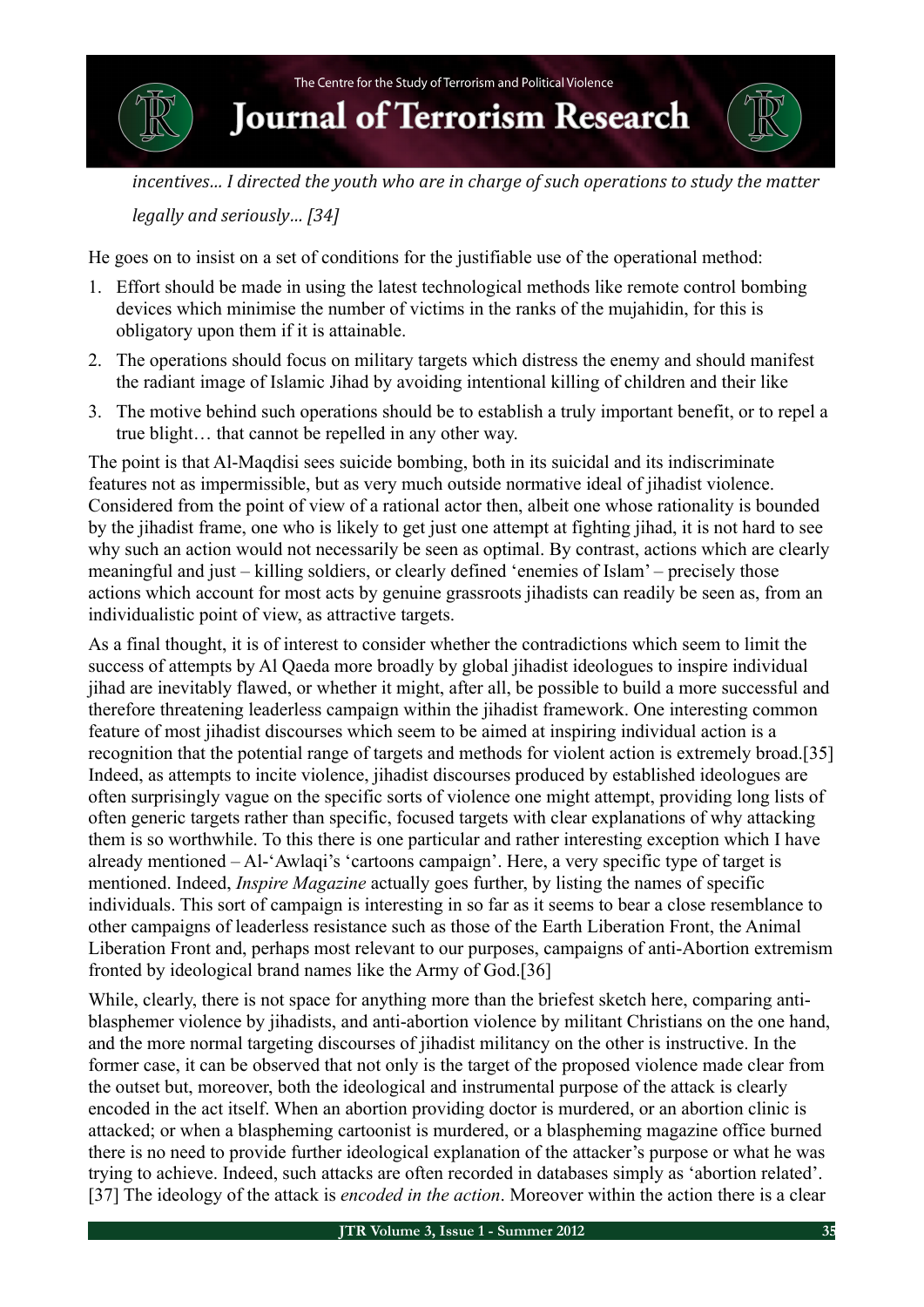# **Journal of Terrorism Research**

convergence of instrumental, ethical, and group-solidarity forming rationales: killing doctors who provide abortions is a good way of making abortion less available generally;[38] it is incontrovertibly just, provided that one accepts that abortion is murder and, moreover, for this very reason, it sits at a cultural fault line: those who accept that abortion is murder and those who do not may agree on many other matters; but this is a matter on which they can, for important reasons of principle, neither agree nor agree to disagree. Again, while the case of the blaspheming cartoonist or author is plainly less clear-cut, something roughly similar might be imagined to hold. The Western Muslim who might agree with her fellow citizens on almost every other matter, might still not think that the law should permit cartoons which insult her religion. A liberal citizen of a Western country who might think of himself as generally tolerant and broad minded might nonetheless view the right to lampoon religion as sacrosanct.

What can we then learn from the story of  $-$  so far at any rate  $-$  the overall failure of Al Qaeda's attempts to instigate acts of individual jihad? Perhaps the most important observation is that the dangerousness of a form of 'violent extremism' is not necessarily proportional to the militancy of its ideology, nor that the relationship between discourse and violent action can be seen as a simple process of internalizing the explicit beliefs which the discourse teaches. Discourses also do things and invite particular forms of engagement which, in turn, may make violent action more or less plausible. Secondly, assessing the potential impacts of terrorism is about more than body count or dollar count. Acts of terrorism – where they are effective – are themselves part of the cultural discourse of violent extremism. They are acts in and on culture, and it is where they threaten to strike areas of cultural 'criticality' that they are of most real concern.

*About the author: Dr Gilbert Ramsay recently completed his doctorate at the University of St Andrews, which examines the consumption of jihadist online content from a subcultural perspective. He teaches and writes on jihadist ideology and culture, 'cyberterrorism' and 'terrorism on the Internet' and online dimensions of counterterrorism policy. Themes in his present research interests relate to the intersection of political movements with popular culture and fantasy, the politics of individual excellence and virtue, the notion of the subcultural 'ethic' and subcultural perspectives on understanding limitations to target choice and modus operandi by violent political movements.*

#### **Notes:**

[1] Olivier Roy, "Al Qaeda in the West as a Youth Movement: The Power of a Narrative", CEPS Policy Brief, No. 168, August 28, 2008

[2] Brian A. Jackson, "Groups, Networks or Movements: A Command and Control Approach to Classifying Terrorist Organisations and its Application to Al Qaeda", *Studies in Conflict and Terrorism*, Vol. 29, No. 3, 2006

[3] H. Keith Henson, 'Sex, Drugs, and Cults. An evolutionary psychology perspective on why and how cult memes get a drug-like hold on people, and what might be done to mitigate the effects'. *The Human Nature Review*, 2, 2002, 344–355

[4] Metropolitan Police commissioner Ian Blair, interviewed after the 7th July attacks in London

[5] AdamYahiya Gadahn, "You are only responsible for yourself", 3rd June, 2011, available from [http://www.globalterroralert.com/](http://www.globalterroralert.com/al-qaida-leaders/834-as-sahab-media-you-are-held-responsible-only-for-thyself-part-1-.html) [al-qaida-leaders/834-as-sahab-media-you-are-held-responsible-only-for-thyself-part–1-.html](http://www.globalterroralert.com/al-qaida-leaders/834-as-sahab-media-you-are-held-responsible-only-for-thyself-part-1-.html)

[6] It is interesting to observe that even this protection does not just extend to *Muslim* religious leaders. Thus there is no apparent contradiction in the thought of, e.g., Al-Suri or Abd al-Aziz al-Muqrin, between calling for the deliberate targeting of Jewish people, but disapproval of the targeting of Rabbis or synagogues. The reasoning seems to be that Islam is bound to tolerate Judaism *as a religion*, but that Muslims as a nation are at war with Jews *as a nation*.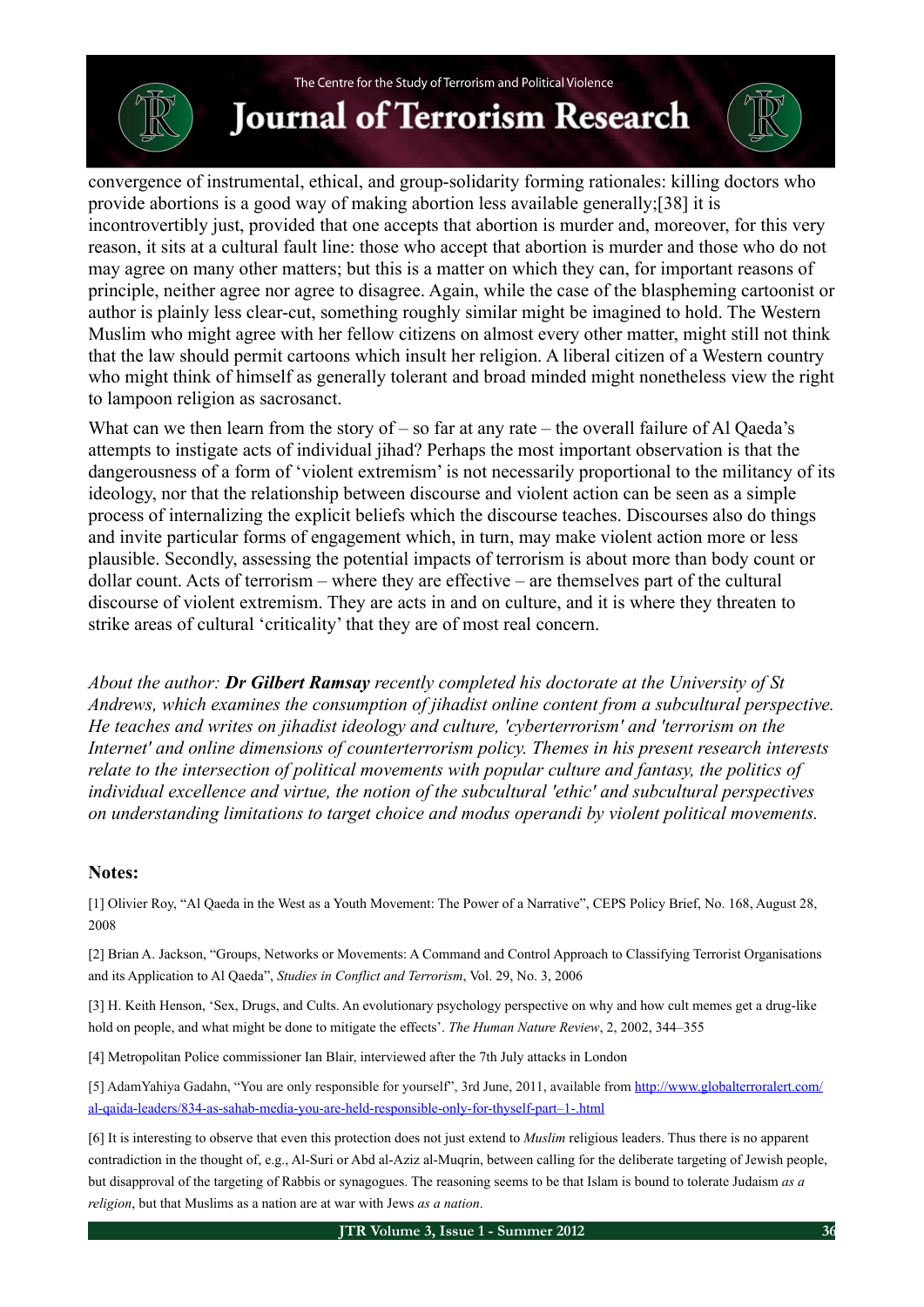[7] Usama bin Ladin, "9/11 Message to the American People", 13 September 2009

[8] Alex Schmid and Albert Jongman, Political Terrorism: *A New Guide to Actors, Authors, Concepts, Theories, Databases and Literature*, Amsterdam: Transaction, 2005, p. 3

[9] Ayman al-Zawhairi, *Knights Under the Prophet's Banner*, (translated and partially condensed by *Al Sharq al-Awsat*) p. 62

[10] Usama bin Ladin, "Message to Our Muslim Brothers in Iraq", 2003. This is specifically what Bin Ladin says on the subject: 'We stress the importance of the martyrdom operations against the enemy - operations that inflicted harm on the United States and Israel that have been unprecedented in their history, thanks to Almighty God.'

[11] Mustafa Settmariam Nasar (Abu Mus'ab al-Suri), *The Global Islamic Resistance Call*, p. 1389

[12] *Inspire Magazine*, no. 3, 2010

[13] *Inspire Magazine*, no. 1, 2010

[14] These remarks are based on ongoing research for the Home Office funded project *Cultural Constraints on Jihadist Terrorism*. However, for an example of how new information has dramatically changed our understanding about the role of central facilitation in Al Qaeda attacks in Europe see Fernando Reinares, "The Madrid Bombings and Global Jihadism", *Survival*, vol. 52, no. 2, 2010 pp. 83–104

[15] The Global Islamic Resistance Call

[16] "You are only held responsible for yourself"

[17] Dipak K. Gupta, "Towards and Integrated Framework for Analyzing Terrorism: Individual Motivations to Group Dynamics", *Democracy and Securit*y, Vol. 1 No. 1, 2005, pp. 5–31

[18] For a useful review of theories of bounded rationality relevant to collective action see Karl Dieter Opp, *Theories of Political Protest and Social Movements: A Multidisciplinary Introduction, Critique and Synthesis*, London: Routledge, 2010, p. 3–8

[19] Marc Sageman, *Leaderless Jihad: Terror Networks in the 21st Century*, Philadelphia: University of Pennsylvania Press, 2008

- [20] Eli Berman, *Radical, Religious and Violent*, Cambridge, Massachusetts: MIT Press, 2009
- [21] Rodney Stark and William Sims Bainbridge, *A Theory of Religion*, New York, P. Lang, 1987

[22] Laurence Iannacone, "Why Strict Churches are Strong", *American Journal of Sociology*, Vol. 99, No. 5, March 1994, pp. 1180– 1211

[23] Quintan Wiktorowicz, Radical Islam Rising: Muslim Extremism in the West, Lanham, Rowmand and Littlefield, 2005

[24] ibid. p. 101

[25] See Robert Benford, "Framing Processes and Social Movements: An Overview and Assessment", *Annual Review of Sociology*, Vol. 26, August, 2010, pp. 611–639

[26] See e.g. Pamela E. Oliver and Hank Johnston, "What a Good Idea! Ideologies and Frames in Social Movement Research", *Mobilization: An International Quarterl*y, Vol. 5, No. 1, Spring 2000, pp. 37–54.

[27] Per Olof Wikström and Noémie Bouhana, "Al Qa'ida Influenced Radicalisation: A Rapid Evidence Assessment Guided by Situational Action Theory", Home Office, 2011

[28] Amos Tversky and Daniel Kahneman, "The Framing of decisions and the psychology of choice" *Science* Vol. 211, 1981, pp. 453–458.

[29] George Marcus, *The Sentimental Citizen: Emotion in Democratic Politics*, Philadelphia: Pennsylvania State University Press, 2002

[30] The obvious examples of this would be texts such as Isa bin Awshan's *39 Ways to Serve Jihad and the Mujahidin* and Anwar al-'Awlaqi's adaptation of this, *44 Ways to Serve Jihad*